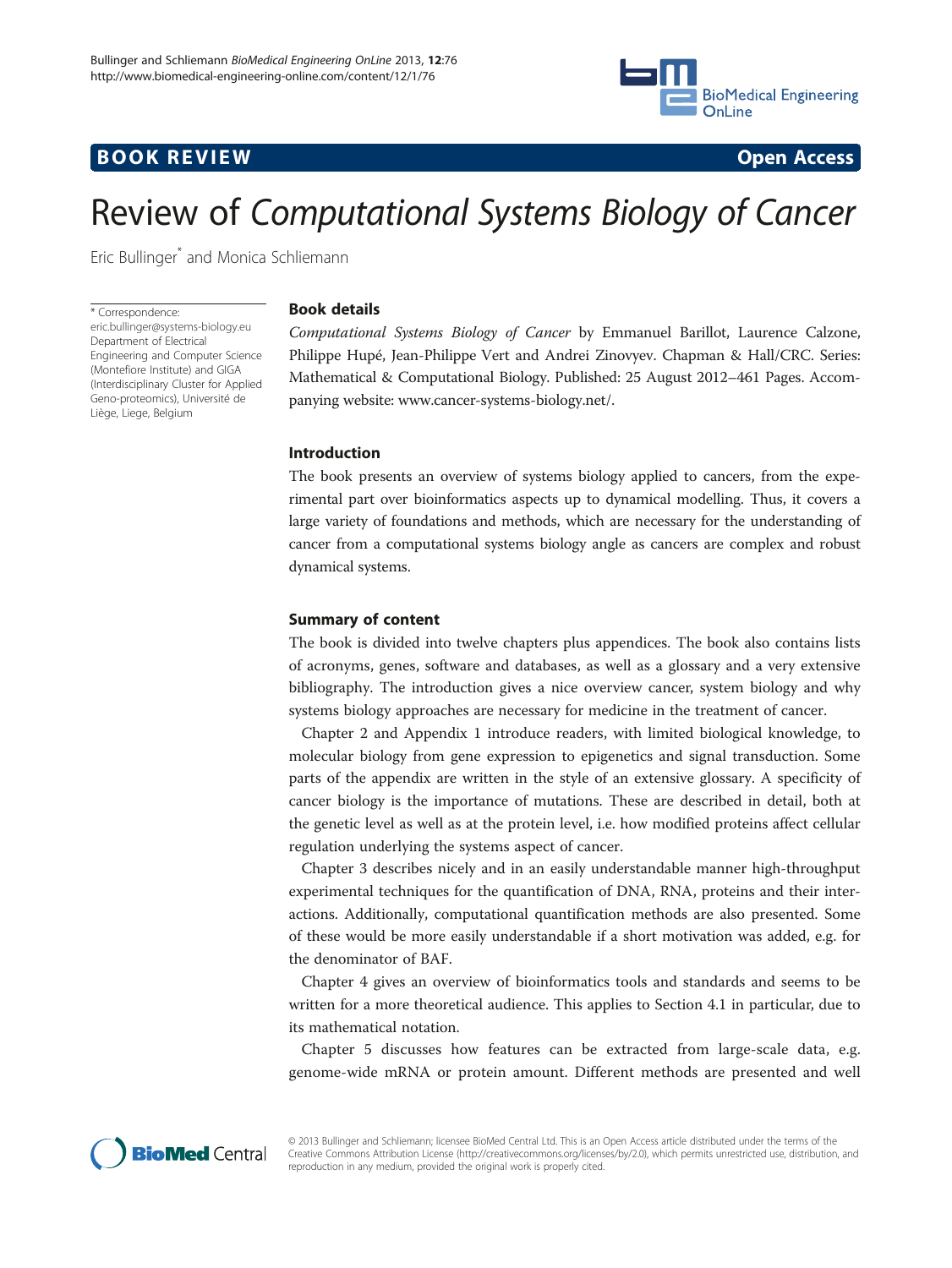illustrated. These analyses are a key step between the high-throughput experiments and their medical interpretation. The mathematical foundation of the latter is thoroughly covered in Chapter 6. Methods of statistical inference for feature detection, for example, are presented.

Chapter 7 gives a good overview of dynamical mathematical modelling approaches. The role of positive and negative feedback loops are very clearly presented in the example of small cell cycle models. Chapter 8 gives a very detailed overview of published dynamical models involved in cancers, from growth and death signalling to energy metabolism.

Robustness is the topic of Chapters 9 and 10, in the first chapter from a biological point of view, in the second one from a mathematical one. Chapter 11 presents approaches targeting the fragility of networks and how these can be used for predicting drug targets.

#### Analysis and evaluation of the book

The book gives a very good overview of the broad and complex field of systems biology approaches dealing with cancer. The authors give a very comprehensive introduction to this field, particularly for graduate students and researchers with a background in mathematics, computer science or engineering.

Chapters dealing with high-throughput experiments use real data while the mathematical modelling chapters do not contain experimental data. Therefore the process from a real biological problem, with experimental data, to a fully developed mathematical model is not described in this book.

Reading the book is free flowing and motivates one to look into cited references in order to dig deeper. The book also has aspects of a reference book, as can be seeing from the glossary and several text boxes with definitions. This aspect could be strengthened significantly if all definitions could be easily found either in the glossary or via the index. For example Box 4.3 defines, among others, metabolic and signalling pathways. The first term is not in the glossary, while the second is there with a very similar text to what is in the chapter. Also, not all genes and glossary items are listed in the index. With a few questions after each chapter and an accompanying website that includes all the figures of the book as well as several scripts and datasets, the book can also be used for teaching systems biology to an engineering audience.

Readers could find it helpful if there was a better organization of the different glossary-style parts as well as more cross-references, for example from the glossary back to the individual book sections. This book could then be used as a hand book for looking up definitions and short descriptions of the different topics of the systems biology of cancer.

#### Conclusion

The book is an excellent starting point for readers with a theoretical background interested in cancer systems biology. The book presents an extensive list of methods as well as a large number of definitions in the glossary or in text boxes. The methods are well illustrated, with a good choice of biological examples. The often condensed presentation is enough to give an insight, but not to gain a thorough understanding. Here for, the extensive list of references is an excellent starting point.